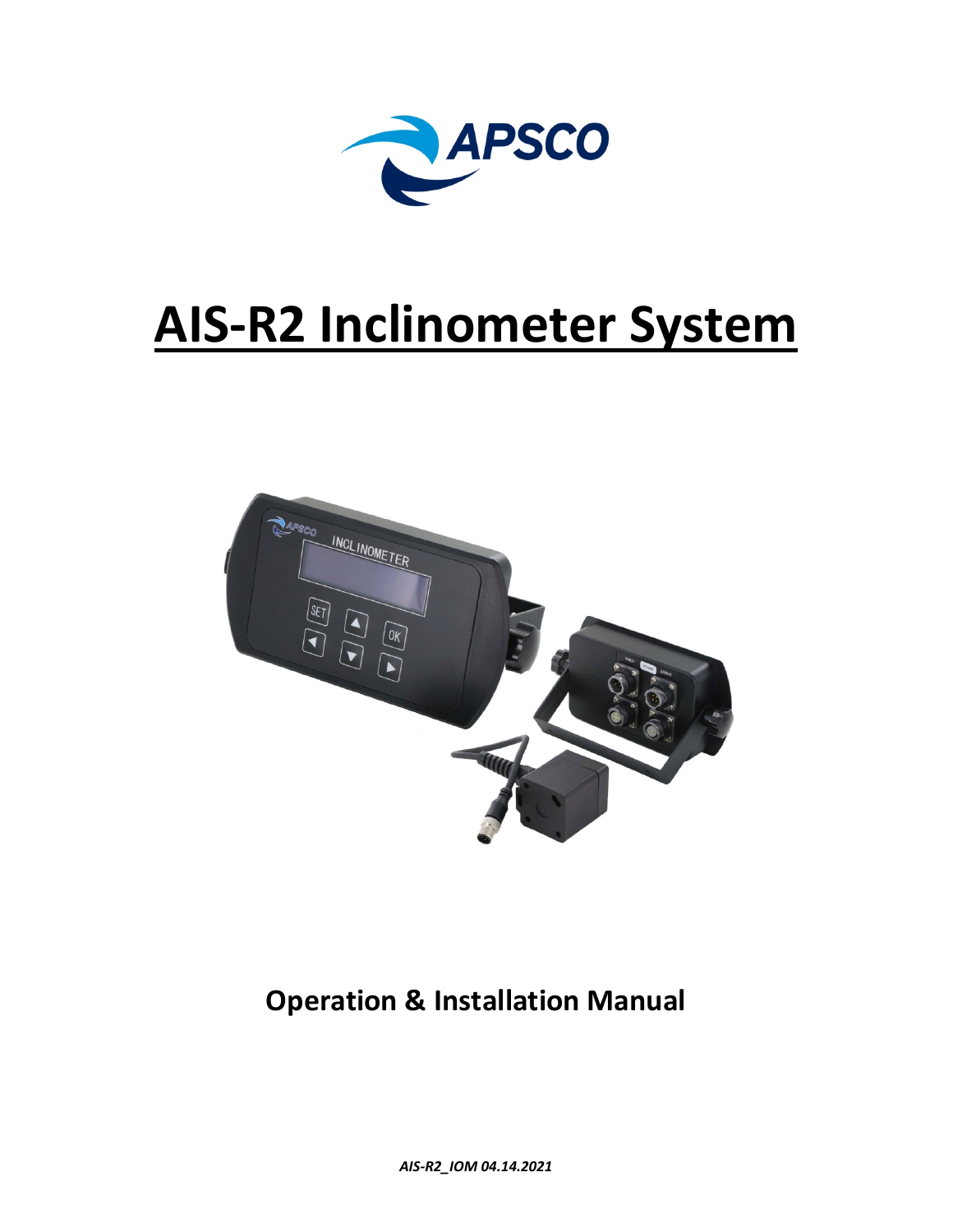# *Product Information*

#### *General Description*

APSCO's inclinometer system is intended to provide the operator with visual and audible information regarding the angle of the vehicle or equipment being operated. This warning system includes a sensor, display, and connection cables.

The display has a built-in clock that works in conjunction with the system data logging feature. The clock can be reset to your specific time zone and read using a PC connection with the USB cable. This allows the user to download and view any recorded alarm event history with date & time stamp of the event.

The sensor has a maximum angle measuring range of ±20°. The trip alarm has a setting range of 2.0° to 9.9°. Optional display and sensor mounting brackets are available upon request.

#### *Features*

This device is designed for use in industrial and mobile equipment applications.

- Stable and reliable performance
- Automatic logging function
- Power supply and power polarity protection.

#### *Typical Applications*

- Dump Truck & Dump Trailers
- Vehicle inclination measurement and logging capabilities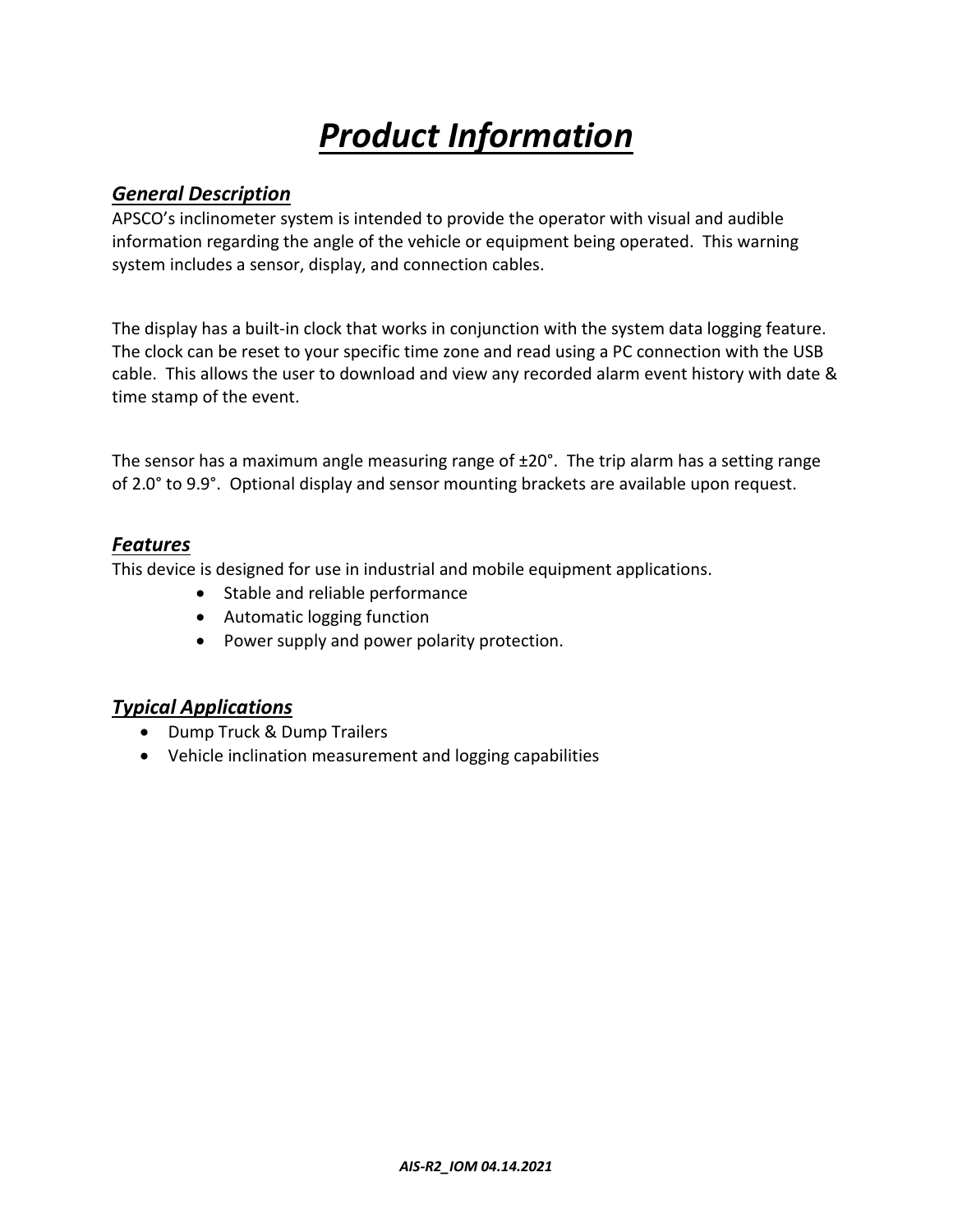# *User's Manual*

#### *Section A: System setup Date, Time, Passowrd & Alarm using a PC:*

1. *Data Time Set -* allows the user to adjust the system date & time. The date format is displayed as *MM/DD/YYYY* and the time format is displayed as *HH:MM:SS*.

2. *Alarm angle –* the default trip alarm is set at +-2.0°. The Alarm angle may be set from the display or when connected to a PC up to a maximum angle of 9.9°. The current angle and time will be recorded when the current angle is  $\geq$  the alarm angle setting.

3. The displayed *Current Angle* can be set to zero after the inclinometer has been installed by adjusting the sensor angle so that the displayed angle reads zero (0). When connected to a PC, the system can also be re-calibrated to assume the the current sensor angle reading is  $= 0.0$ °.

- 4. *Save Alarm Log -* allows the user to export the event data log as a .txt file.
- 5. *Read Alarm Log -* allows the user to view the event data log
- 6. *Clean Alarm Log -* allows the user to erase the event data log
- 7. *Password -* allows the user to change the system display access password

#### *Section B: Event Recording Function*

The following events types will be saved in the system

1. *Angle Alarm* = when the Hydraulic source (PTO) is "on" and the sensor is connected, the tilt angle will be recorded if the angle is greater than or equal to  $(≥)$  the system alarm trip angle setting.

2. *Angle Recovery* = when the hydraulic source (PTO) is "on" and the sensor is connected, the inclination (measured tilt angle) is less than or equal to  $(\le)$  the preset alarm trip angle setting.

- 3. *Break Alarm* = sensor is not connected to the display.
- 4. *Break Recover* = sensor re-connected to the display.
- 5. *Hydraulic On* = Hydraulic pressure switch is turned on. The system is armed.
- 6. *Hydraulic Off* = Hydraulic pressure switch is turned off. The system is not armed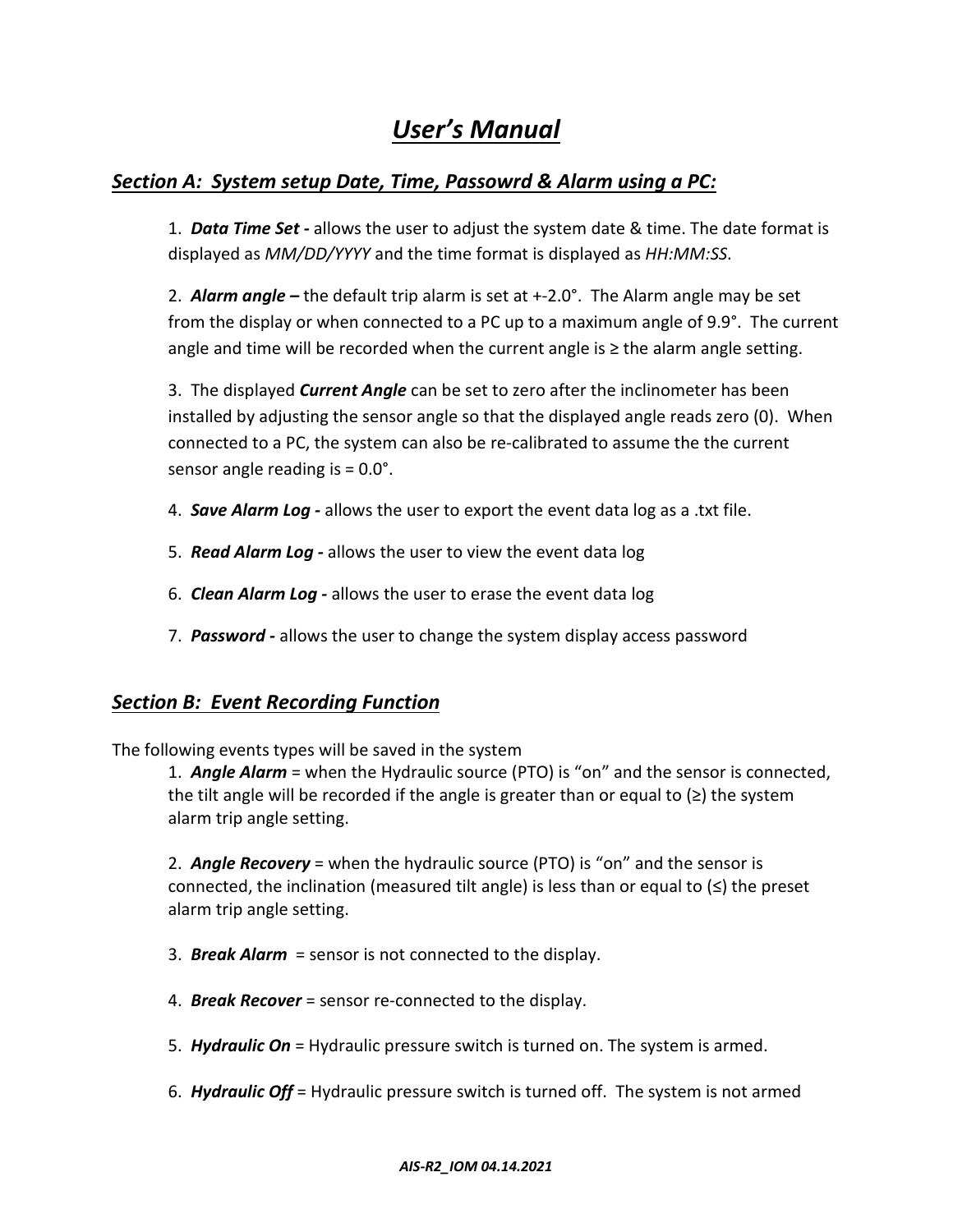The system will record the date, time, event type and sensor tile angle reading at the time the event occurred. The maximum number of events recorded = 4000. After 4000 events have been recorded, any new events will over-write the privously saved events on a First-In / First-Out (FIFO) principle.

#### *Section C: Display functions:*

1. The screen displays information on 4 different rows as follows: 1st row = *Current Date* 2nd row = *Current Angle* and *Current Time* 3rd row = *Alarm Setting* 4th row = *INCLINE DIRECTION* if the *Hydraulic Circuit* is "*ON*" or "**OFF**".

2. There are three type alarm events: "*ANGLE*" alarm, "*OPEN CIRCUIT*" alarm and "*LIMIT*" alarm. When no alarm events occur, the actual "ANGLE" will be shown; if all three alarms occur at one time, "ALLAM" will be displayed. When two different alarms happen, following the will be displayed:

| Alarm Type       | Angle | Open Circuit |
|------------------|-------|--------------|
| Angle (A)        | AGALM | AGBRK        |
| Open Circuit (B) | AGBRK | <b>RRFAK</b> |

When (A) Angle alarm sounds; the (B) Open Circuit alarm sounds When (B) Open Circuit alarm sounds, the (A) Angle alarm is disabled.

3. *REAL ANGLE (actual angle)* is shown on the left side of the display second row. By default: left inclination is shown as a negative angle valve and right inclination is shown as a positive angle valve.

4. When the inclination (tilt angle) is less than  $2^\circ$ , three upward arrows are shown on the left bottom corner of the screen and beeper signal is disabled. If inclination angle is within the range of 2° to the set alarm angle, an arrow pointing left with three upward arrows will be displayed when the inclination angle is toward the left; an arrow pointing right with three upward arrows will be displayed when the inclination angle is toward the left. When the hydraulic source (PTO) is "ON", the beeper will sound once the actual angle is > 2.0° and increase in frequency as the actual angle approaches the alarm angle setting. If inclination angle is greater than the alarm angle setting and the hydraulic source (PTO) is "ON", two arrows pointing left and three arrows pointing up will be displayed when the inclination angle is toward the left; two arrows pointing right and three arrows pointing up will be displayed when the inclination angle is toward the right. At the same time, beeper will sound with a continuous steady tone and the output relay contacts will close.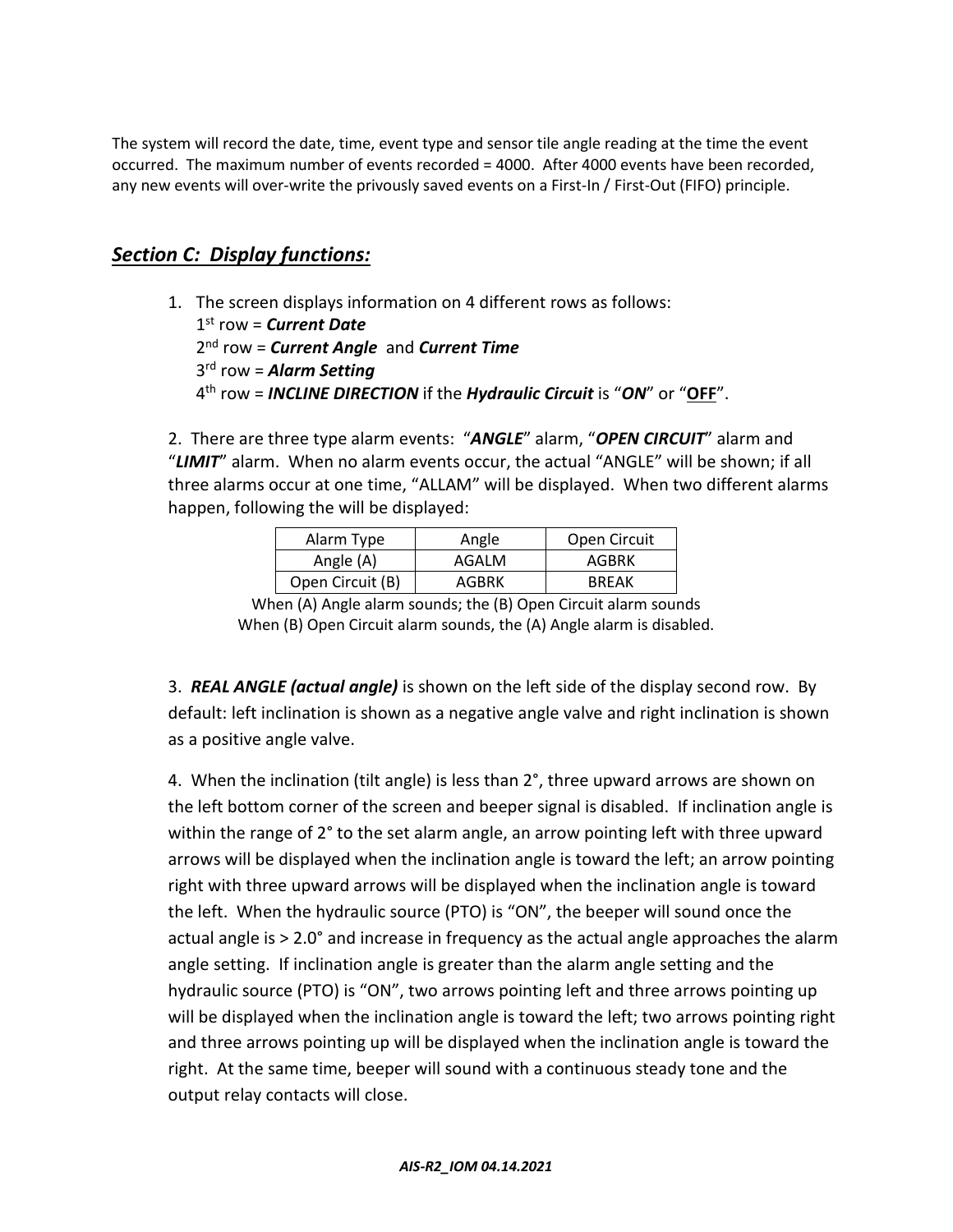5. A low amperage relay (capacity < 5 amps) is mounted inside the display and is wired to the "OUTPUT" port on the back of the display unit. Use of an externally mounted high capacity relay is recommended for application that require a higher amperage capacity. When the inclination angle is greater than or equal to  $(\ge)$  the alarm trip angle setting, common port and normal open (NO) contacts of the relay are closed. When inclination angle is less than (<) alarm trip angle setting, common port and normal closed (NC) contacts f the relay are closed.

6. There are six buttons on the display.  $\uparrow,\downarrow,\leftarrow,\rightarrow$ , "SET", "OK". The "SET" button is used to move to different screen display modes: normal display mode, password typing mode, or password setup mode; The "OK" button is used to save the operation; the other buttons are used to adjust the alarm angle and input/set password. The angle alarm can be set to a value between 2.0° to 9.9°; access is protected by a 6 digit password , the default password is: *123456*. The hydraulic source (PTO) must be "on" and the sensor cables connected before the password and alarm angle can be changed.

7. When "Erasing the device log", the display will stop working for about 1-2 minutes. During this period of time, the display will not record any alarm data and all other operational and setup functions will be disabled.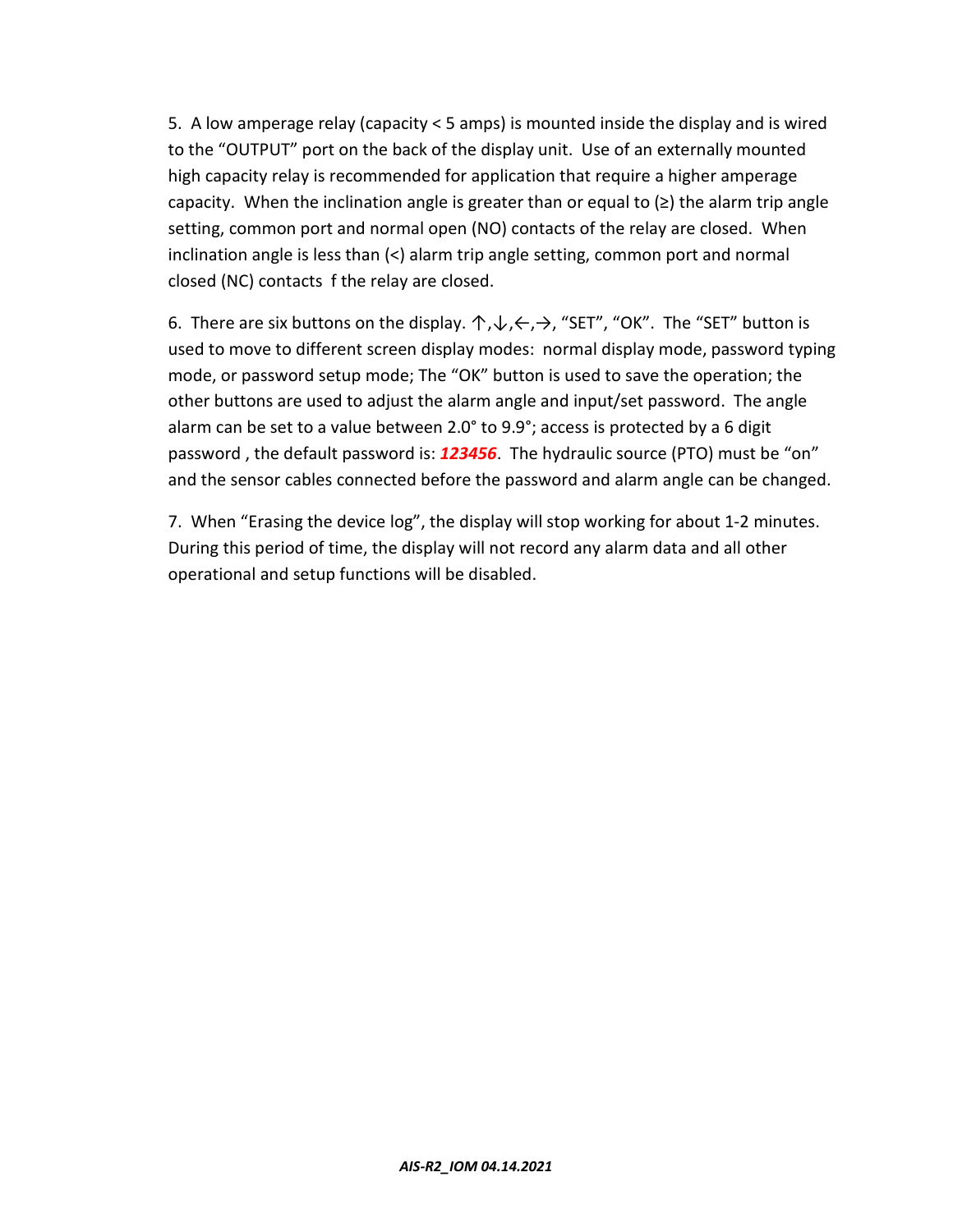#### *Section D: Power and control line wiring schematic*



#### **AIS-R2 System General Wiring Schematic**

*Section E: Display Port Layout & Cable Wiring Color Code.*

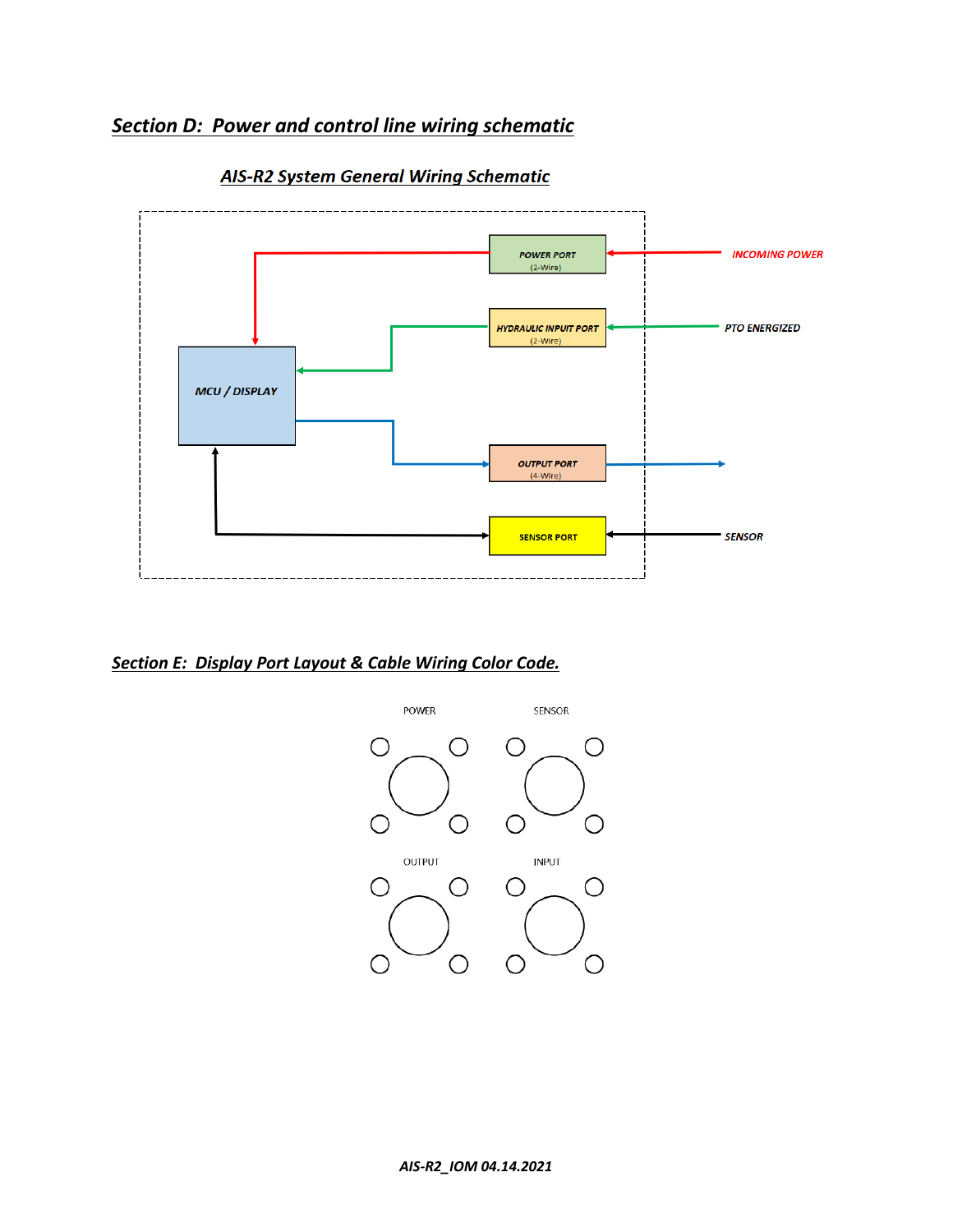#### *CABLE WIRING - Color Code*

| <b>POWER Port</b>           | Pin No.    | PIN <sub>1</sub>                                            | PIN <sub>2</sub> |                  |                  |
|-----------------------------|------------|-------------------------------------------------------------|------------------|------------------|------------------|
| (2-pin male Socket)         | Wire Color | Brown                                                       | <b>Blue</b>      |                  |                  |
|                             | Function   | $8-36Vdc (+)$                                               | Ground (-)       |                  |                  |
|                             |            |                                                             |                  |                  |                  |
| <b>SENSOR Port</b>          | Pin No.    | PIN <sub>1</sub>                                            | PIN <sub>2</sub> | PIN <sub>3</sub> | PIN <sub>4</sub> |
| (4-pin male socket)         | Wire Color | No visible exposed cable, please refer to the corresponding |                  |                  |                  |
|                             |            | relation between PIN and function.                          |                  |                  |                  |
|                             | Function   | Sensor                                                      | Sensor           |                  |                  |
|                             |            | Power Supply                                                | Power Supply     |                  |                  |
|                             |            | Positive (+)                                                | Negative (-)     |                  |                  |
|                             |            |                                                             |                  |                  |                  |
| <b>OUTPUT Port</b>          | Pin No.    | PIN <sub>1</sub>                                            | PIN <sub>2</sub> | PIN <sub>3</sub> | PIN <sub>4</sub> |
| (4-pin Female Socket)       | Wire Color | <b>Brown</b>                                                | <b>Black</b>     |                  | Yellow/Green     |
|                             | Function   | Relay Off (NC)n                                             | Relay On (NO)    | Open             | Ground (-)       |
|                             |            |                                                             |                  |                  |                  |
| <b>HYDRAULIC INPUT Port</b> | Pin No.    | PIN <sub>1</sub>                                            | PIN <sub>2</sub> |                  |                  |
| (2-pin Female Socket)       | Wire color | Brown                                                       | Blue             |                  |                  |
|                             | Function   | Hydraulic                                                   | Hydraulic        |                  |                  |
|                             |            | Input                                                       | Input            |                  |                  |
|                             |            | Positive (+)                                                | Negative (-)     |                  |                  |

Note:

1. When the relay output port is connected to a high-power DC inductive load, installation of a power diode (of the same rating) in parallel with the load is required to avoid damage of the relay contact circuit.

2. After the display unit is powered "on" and a PC has been connected to the display unit using a USB port cable, the Inclinometer log information can be accessed. The USB connection port will only transmit data, this port will not power the display unit.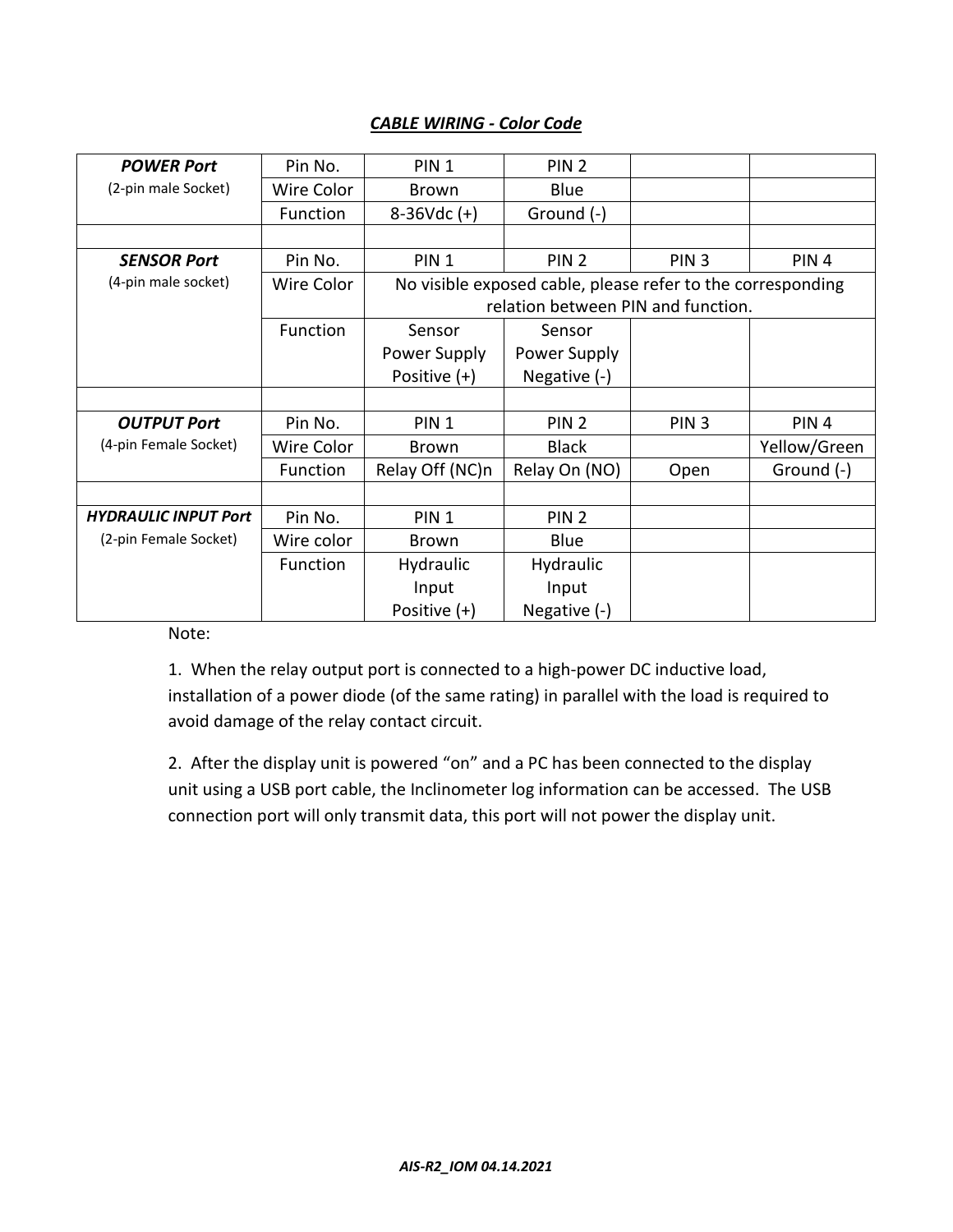# *Section F: Sensor's Dimensions*



Units (mm)

# *Section G: Sensor's installation*



*Section H: Display Image*

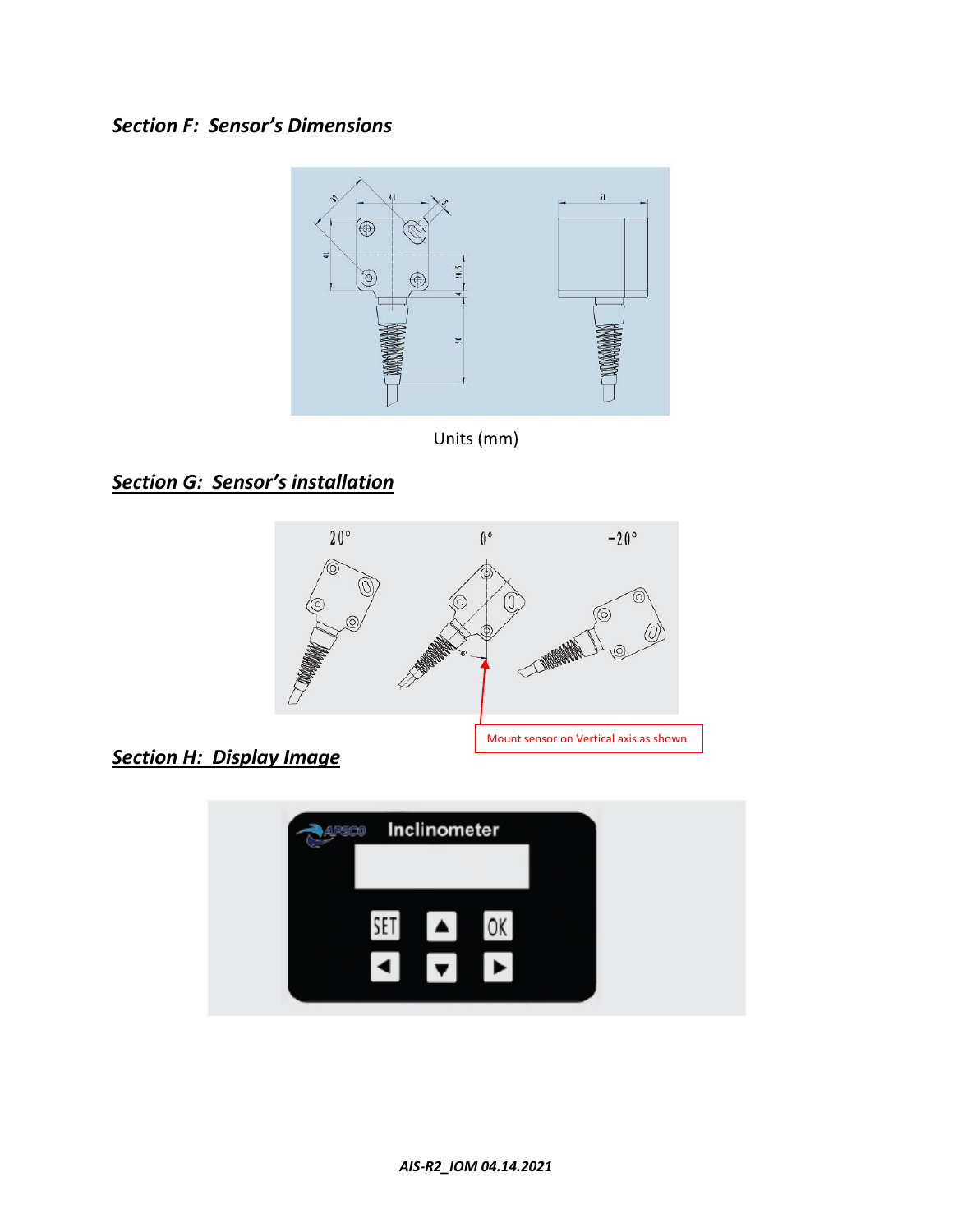# *Section I: Display's Dimensions*



Units (mm)

# *Section J: Connection diagram*

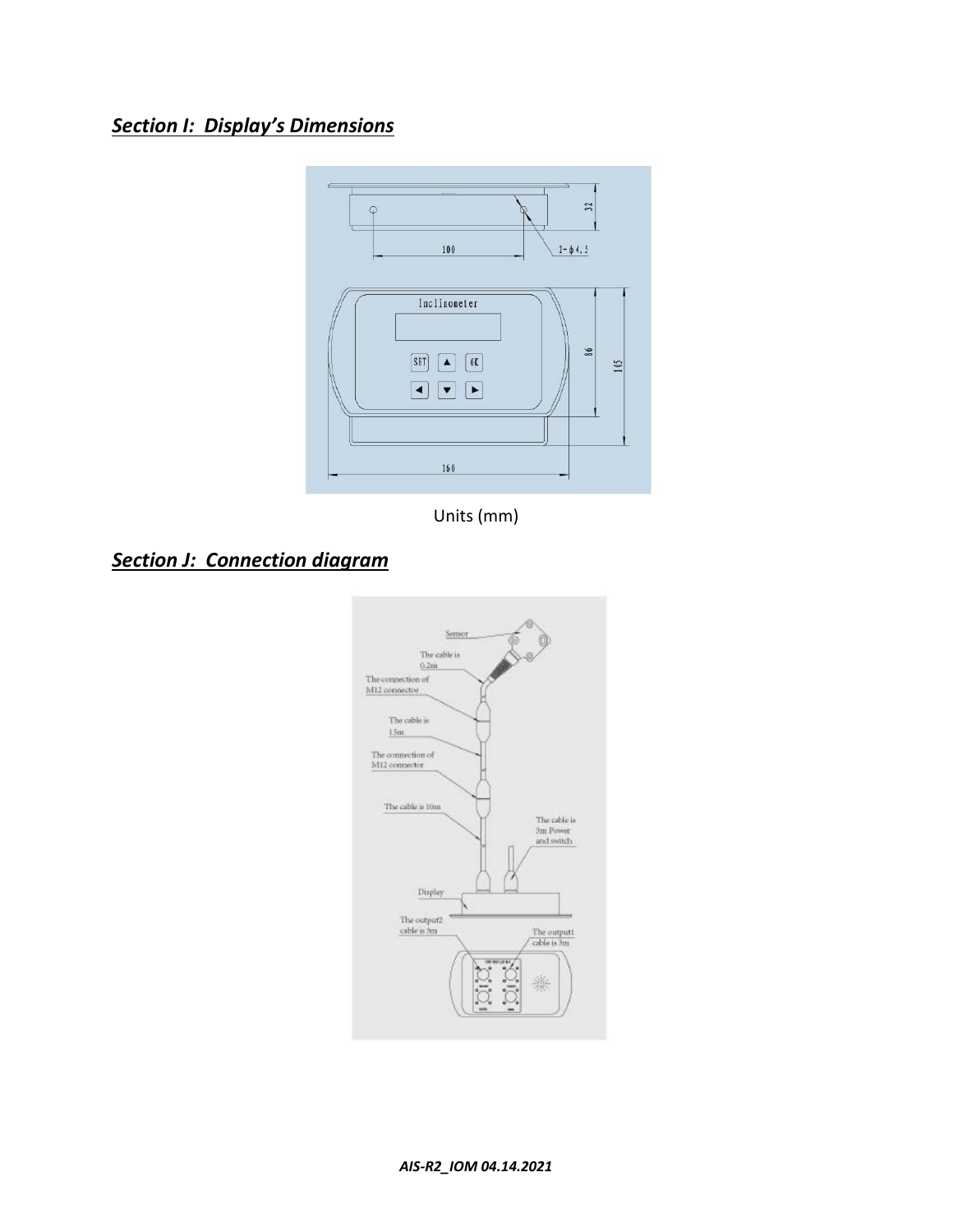#### *Section K: Parts List*

| Item#     | Description                                                    | Qty |
|-----------|----------------------------------------------------------------|-----|
| AIS-DR2   | Display with mounting bracket                                  |     |
| AIS-SR2   | Sensor with M12 connector                                      |     |
| AIS-CB2R2 | Sensor Port Cable (10 M) 4-pin male connector / M12 connector  |     |
| AIS-CB5R2 | Sensor Extension Cable (15 M) M12 connector / M12 connector    |     |
| AIS-CB3R2 | Output Port Cable (3 M) 4-pin female connector / cable         |     |
| AIS-CB4R2 | Hydraulic Port Input Cable (3 M) 2-pin female connector / wire |     |
| AIS-CB1R2 | Power Port Cable (3 M) 2-pin male connector/wire               |     |

# *Optional Mounting Brackets & accessories*

| Item#           | Description                                                | Qty |
|-----------------|------------------------------------------------------------|-----|
| Contact factory | AIS-R2 Display Mount – display to side of existing console |     |
| Contact factory | AIS-R2 Sensor Mount – Truck frame                          |     |
| Contact factory | AIS-R2 Sensor Mount - trailer 4" axle tube                 |     |
| Contact factory | AIS-R2 Sensor Mount - trailer 5" axle tube                 |     |
| Contact factory | AIS-R2 Sensor Cable Bulkhead Connector with mount          |     |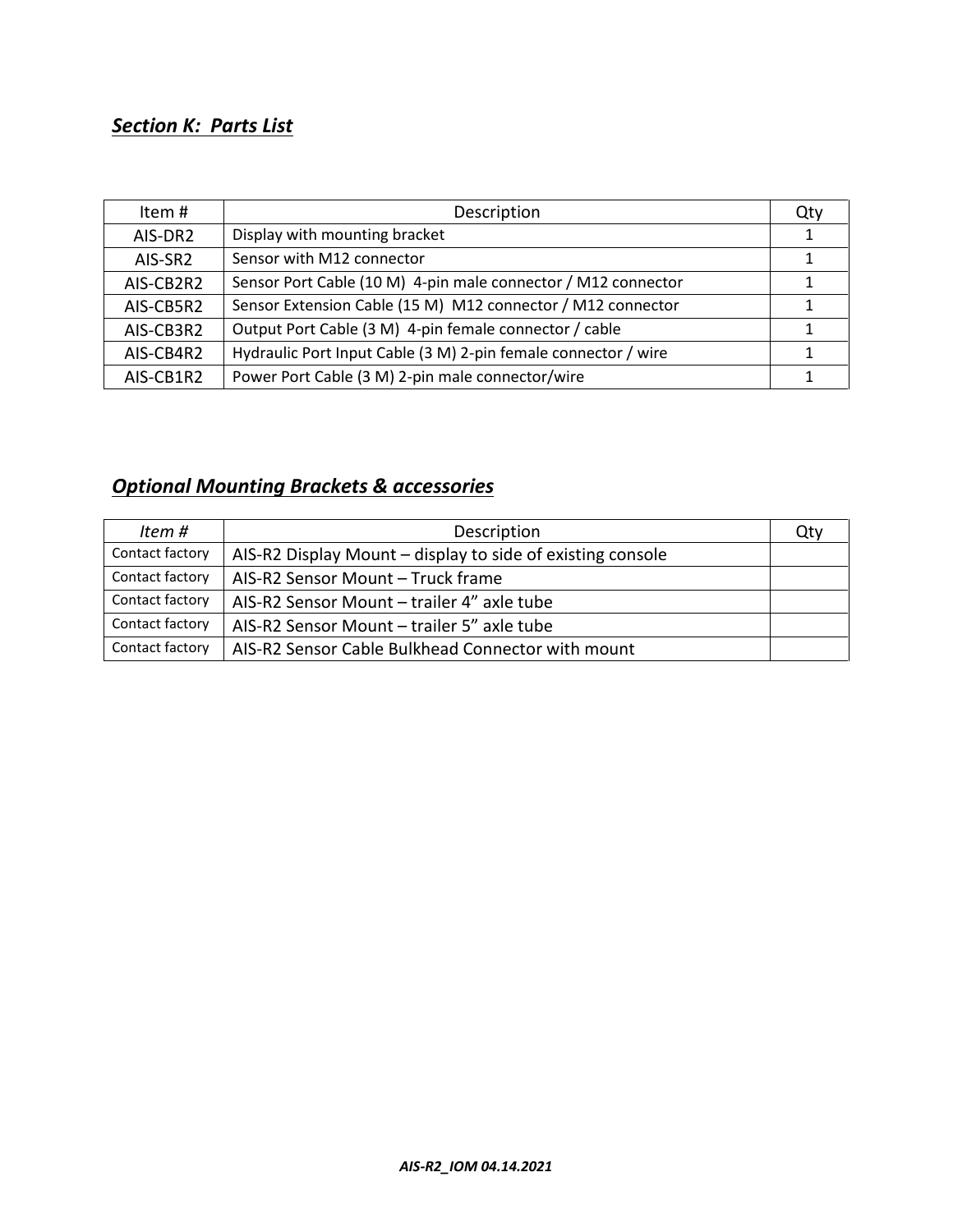# *Technical Specifications*

|               | Parameter              | <b>Test/Condition</b> | Min   | Typ.         | Max.  | Unit         |
|---------------|------------------------|-----------------------|-------|--------------|-------|--------------|
|               | Power supply           |                       | 8     | 24           | 36    | V(DC)        |
|               | No Load $(1)$          | No load VCC-24V       |       | 60           | 100   | mA           |
|               | Current                |                       |       |              |       |              |
|               | Alarm Current          | $VCC = 24V$           |       | 150          | 200   | mA           |
| Operation     | Alarm Angle            | Relay action point    | 2.0   | User defined | 9.9   | $\circ$      |
| parameter     |                        | 24V(DC)/25OV(AC)      |       |              | 10    | A            |
|               |                        | Normally Open         |       |              |       |              |
|               | Relay contact          | (NO)                  |       |              |       |              |
|               | capacity               | 24V(DC)/250V(AC)      |       |              | 5     | A            |
|               |                        | Normally Closed       |       |              |       |              |
|               |                        | (NC)                  |       |              |       |              |
|               | Work temp              | Display               | $-20$ |              | $+70$ | $\mathsf C$  |
|               | range                  | Sensor                | $-40$ |              | $+85$ | C            |
|               | Measuring              | 1-axis                | $-20$ |              | $+20$ |              |
|               | range                  |                       |       |              |       |              |
|               | Resolution             |                       |       | 0.1          |       | $\bullet$    |
|               | Accuracy <sup>(2</sup> | <b>RMS</b>            |       |              | ±0.2  | $\bullet$    |
| Specification | Zero temp drift        |                       |       | ±0.05        | ±0.08 | $\degree$ /C |
| parameter     | Size                   | Display               |       | 160*105*32   |       | mm           |
|               |                        | Sensor                |       | 41*41*51     |       | mm           |
|               | IP                     | Display               |       | <b>IP54</b>  |       |              |
|               |                        | Sensor                |       | <b>IP67</b>  |       |              |

**Note 1:** "No Load" refers to work current when power supply is DC24VOL and sensor's angle is less than alarm angle.

**Note 2:** Accuracy refers to RMS value between actual angle and measuring angle (>16 times)

#### *EMC (electromagnetic compatibility) measure and test*

| Circumstance phenomenon      | <b>Test Grade</b> | <b>Unit</b> | <b>Test Standard</b> | <b>Performance Grade</b> |
|------------------------------|-------------------|-------------|----------------------|--------------------------|
| Static electricity (contact  | $±4$ (charging    | KV.         | GB                   |                          |
| discharge)                   | voltage)          |             | T17626.2             | C                        |
| Static electricity (air      | $±4$ (charging    | <b>KV</b>   | IEC 61000-4-2        |                          |
| discharge)                   | voltage)          |             |                      |                          |
|                              | $±2$ (charging    | <b>KV</b>   | GB                   |                          |
| Fast transient pulses        | voltage)          |             | T17626.4             |                          |
|                              | 5/50              | Tr/Th ns    | IEC 61000-4-4        |                          |
|                              | 5 (repeat         | <b>KHz</b>  |                      |                          |
|                              | frequency)        |             |                      |                          |
| Surge (line-earth)           | ±2 (open voltage) | KV          | GB                   | C                        |
| (line-line[positive and      | 1.2/50            | Tr/Th us    | T17626.5             |                          |
| negative of power line]) (1) |                   |             | IEC61000-4-5         |                          |